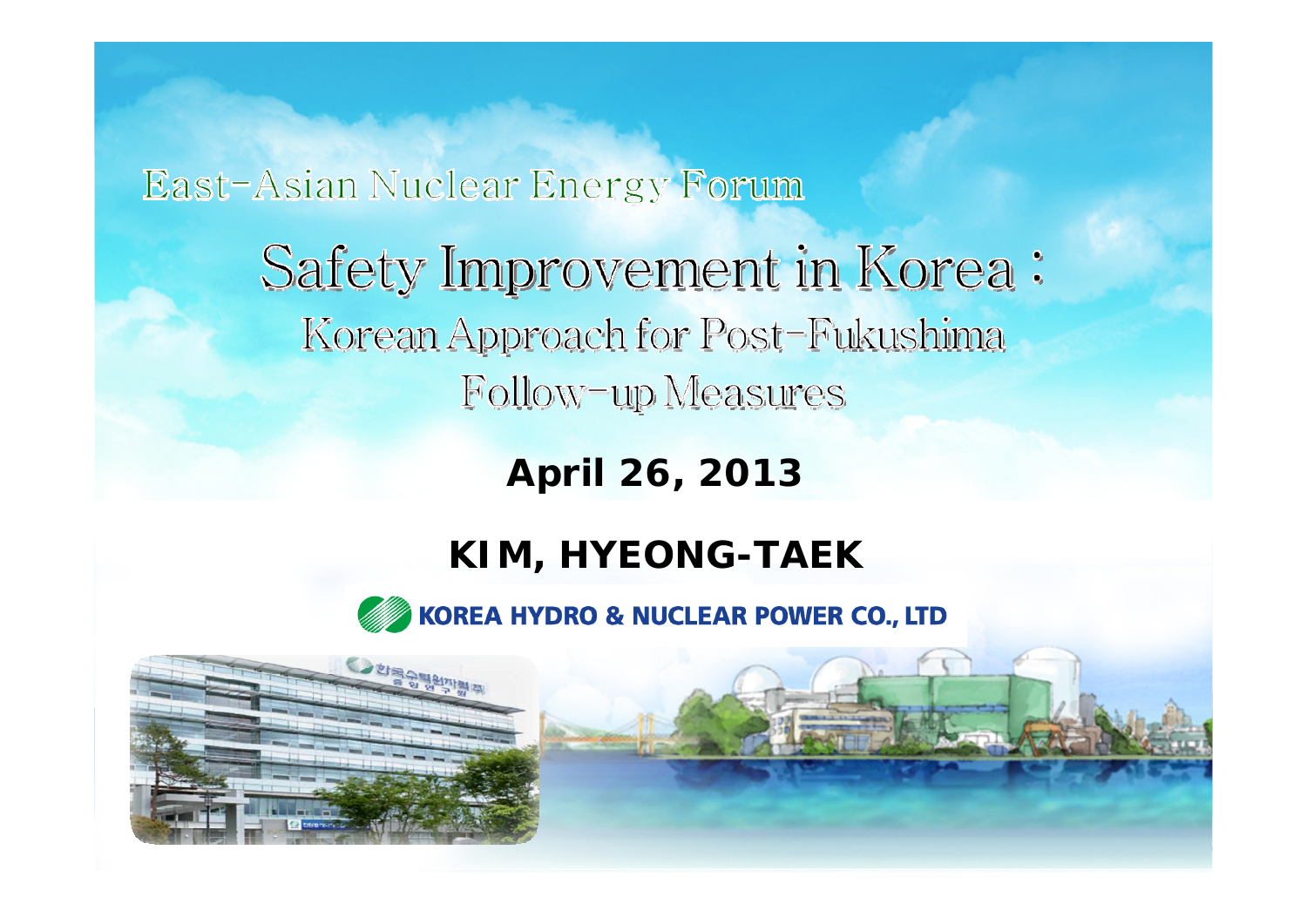## **CONTENTS**





Libraries of



**Nuclear Energy in Korea**

**Characteristics of Accident**

**III** Lessons Learned

**Safety Improvement Approach**

**Recommendation & Conclusion**



 $\prod$ 

Ⅲ

Ⅳ

Ⅴ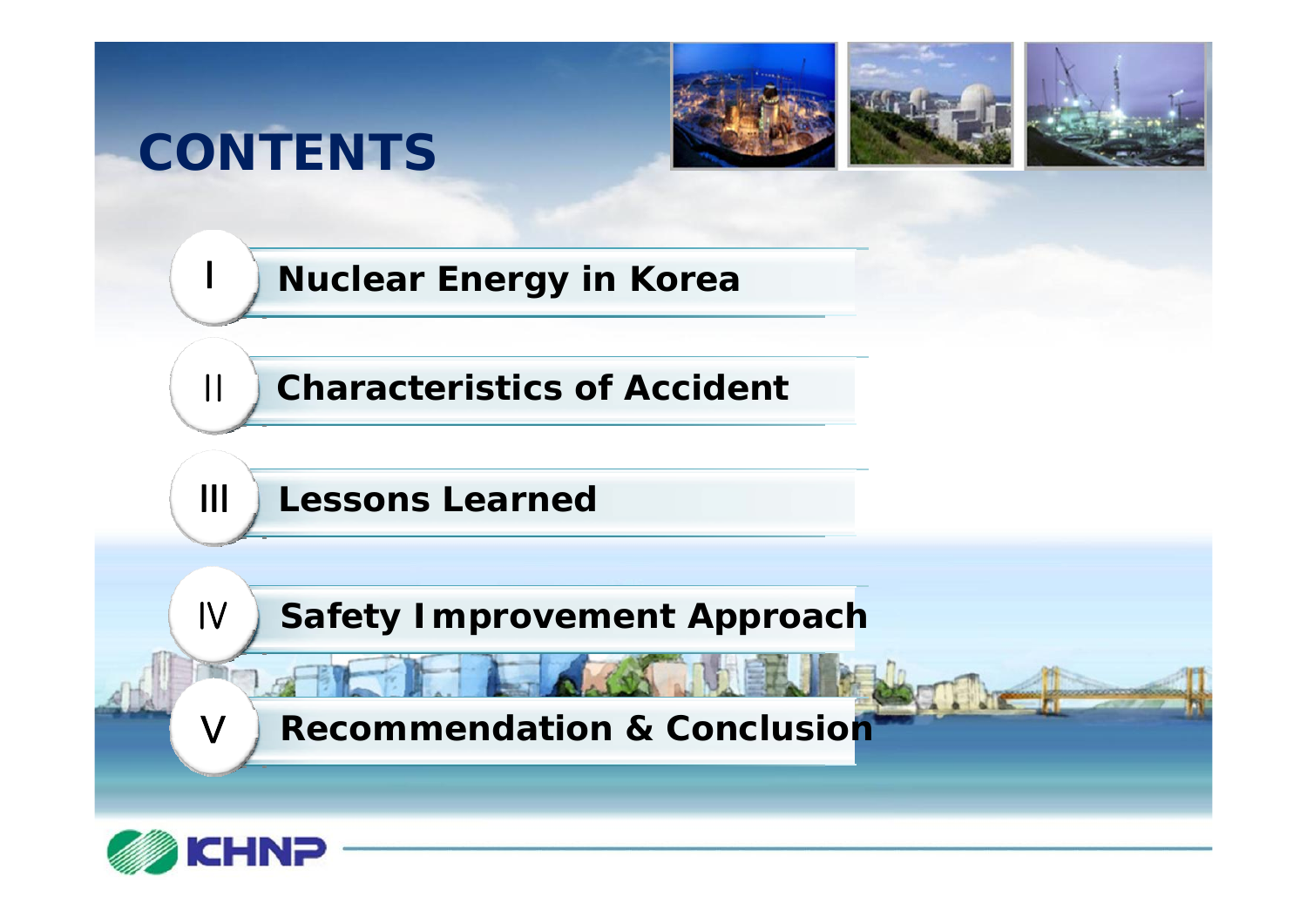



- $\mathcal{C}$ **Currently 23 operating commercial nuclear reactors in Korea**
- $\mathbb{R}^n$  **About 31% of the national total electricity supply by nuclear power generation**
- $\mathcal{L}_{\mathcal{A}}$  **Almost 70% of Korean support nuclear energy even though the Fukushima accident has occurred.** $\checkmark$  2011, 62.4% -> 2012, 67.89
- $\mathcal{L}_{\mathcal{A}}$  **However Korean public admit the necessity of nuclear energy, still it is required to reduce the nuclear risk through safety technology development and software upgrade.**

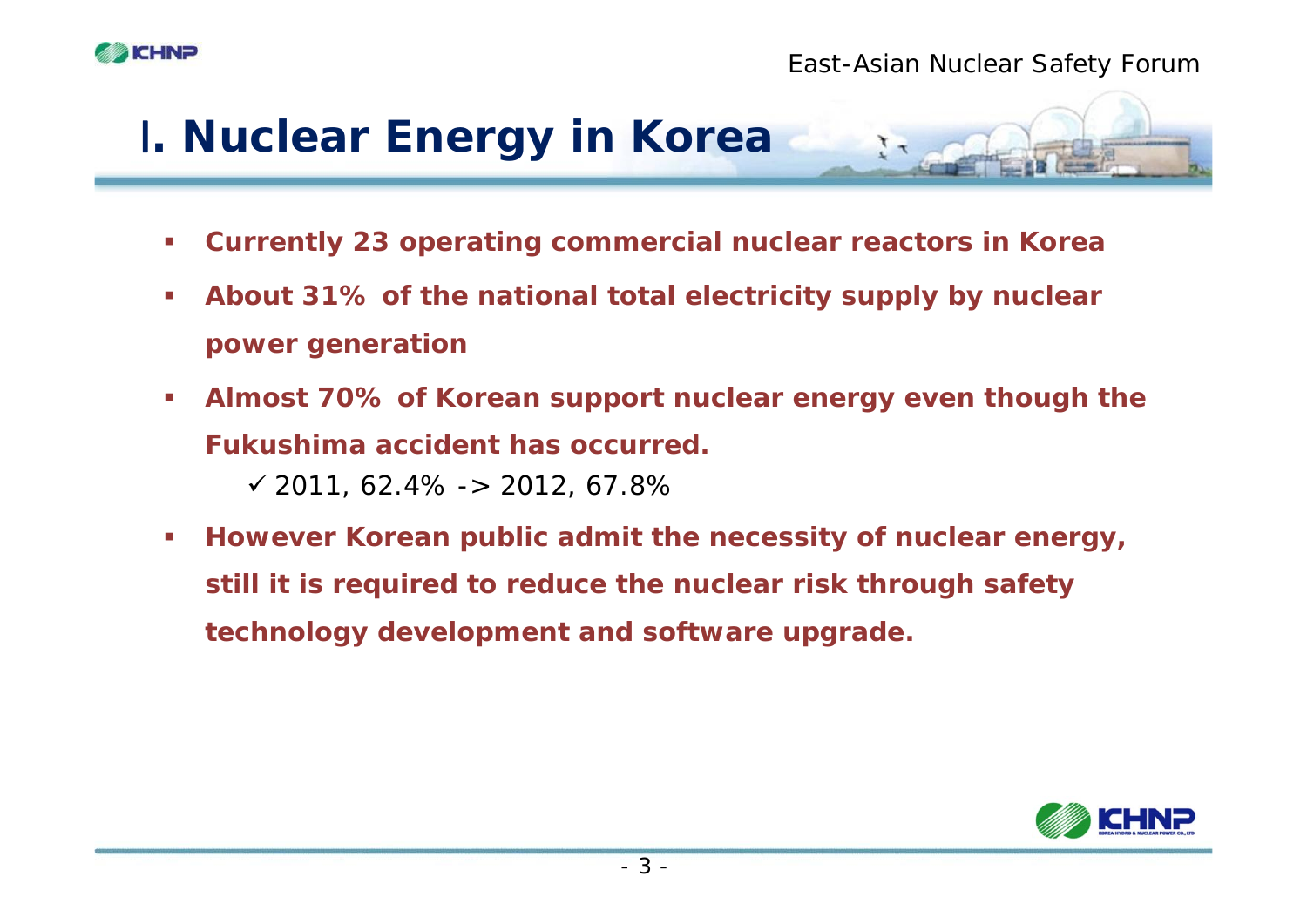



 **First Severe Accident caused by External Event (Extreme Natural Hazard)** 

**TMI and Chernobyl : Internal Event + Human Factor**

**Fukushima initiated by Tsunami over Design Base**

 **Severe Accident in Multi-Unit under Long-term Duration** 

- **Hydrogen Explosion at Unit 1, 3 & 4**
- **Core Melt and Containment Failure at Unit 1, 2 & 3**
- **Safety Issues at Spent Fuel Pool**
- **Large Release of Radioactive Material and Contamination of Atmosphere, Land and Sea** 
	- **Approximately 10~20% of Radioactive Material Release Chernobyl**
	- **No Casualty, But Severe Contamination**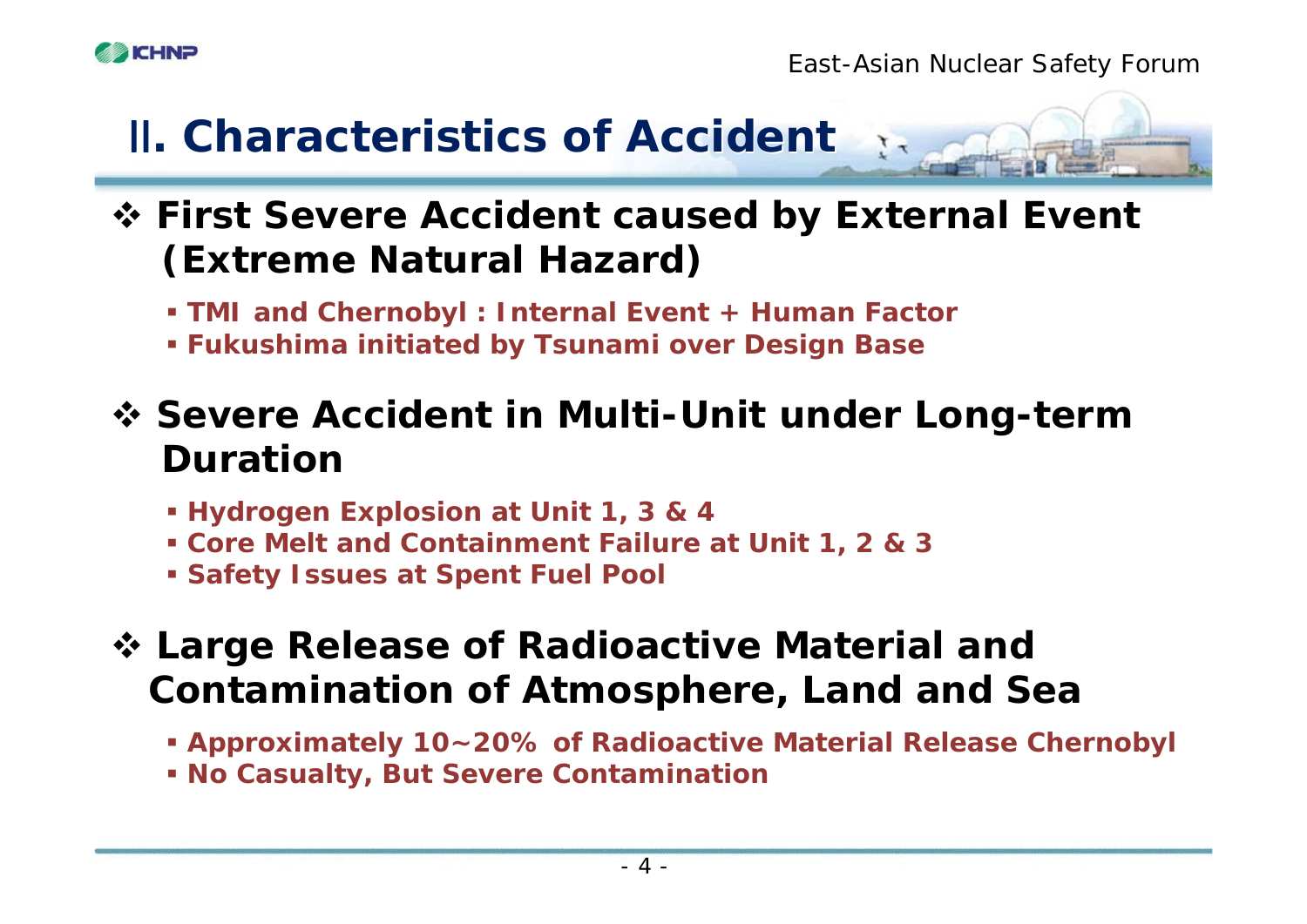





- **Strengthening the Defense in Depth**
- **Consideration of casualties, environment pollution, economical and social crisis for Nuclear Safety Objectives**
- **Re-organizing and harmonization of standards for radiological safety and emergency evacuation with international standards**
- **Strong Regulatory and Industrial Infrastructure**
	- $\checkmark$  Independence and competence of regulatory body
	- $\checkmark$  Competent operating organization with the best practices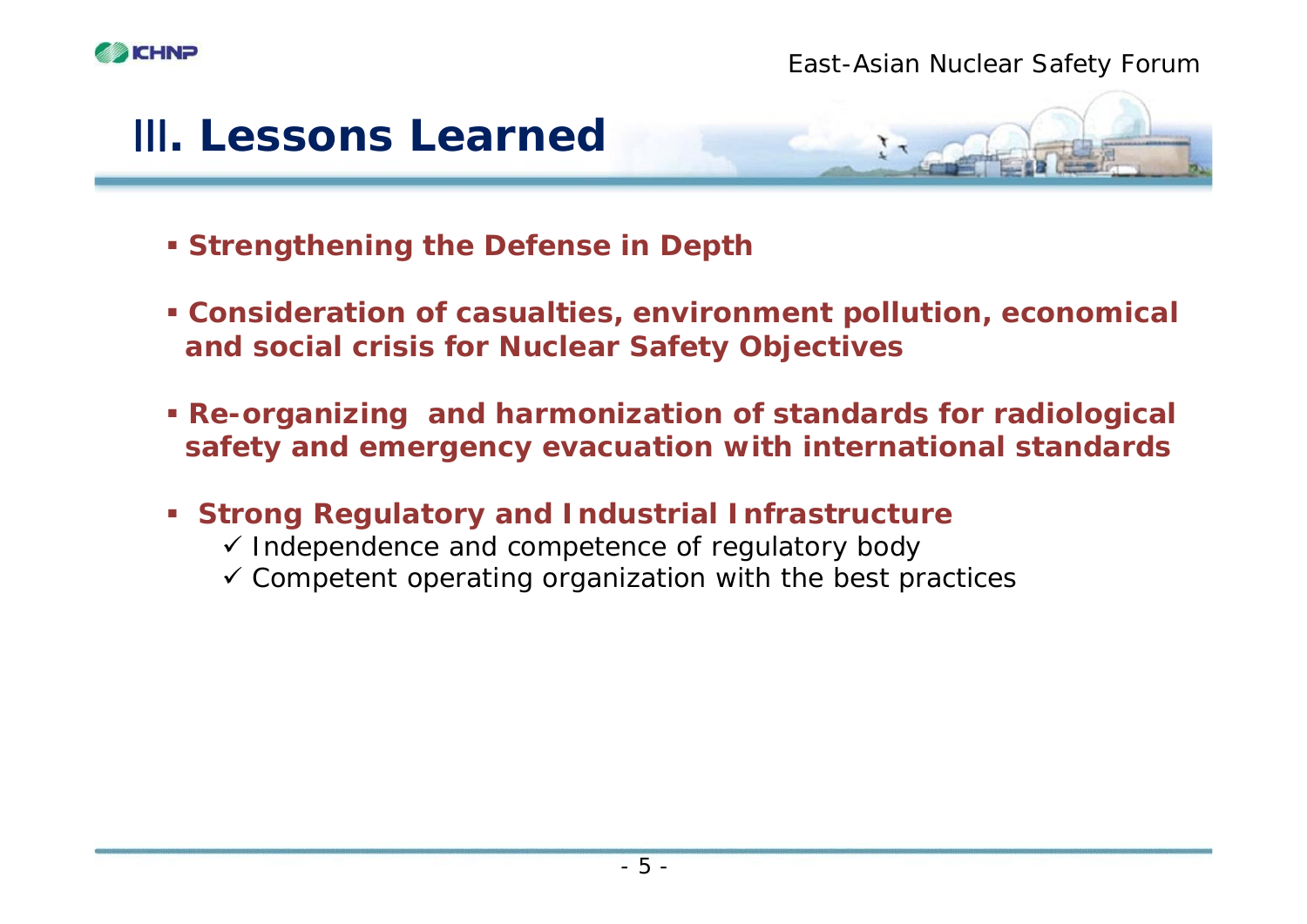



#### **Prevention of Severe Accidents**

- $\checkmark$  Countermeasures against extreme natural conditions
- $\checkmark$  Strengthening of redundancy and reliability of power supply systems
- $\checkmark$  Enhancement of passive safety for reliability of decay heat removal
- $\checkmark$  Re-assessment and strengthening of spent fuel storage facility safety characteristics

#### **Mitigation of Severe Accidents**

- $\checkmark$  Securing of realistic capabilities for various severe accidents
- $\checkmark$  Improvement of accident management procedures in consideration of extreme events
- $\checkmark$  Enhancement of plant monitoring systems for accident management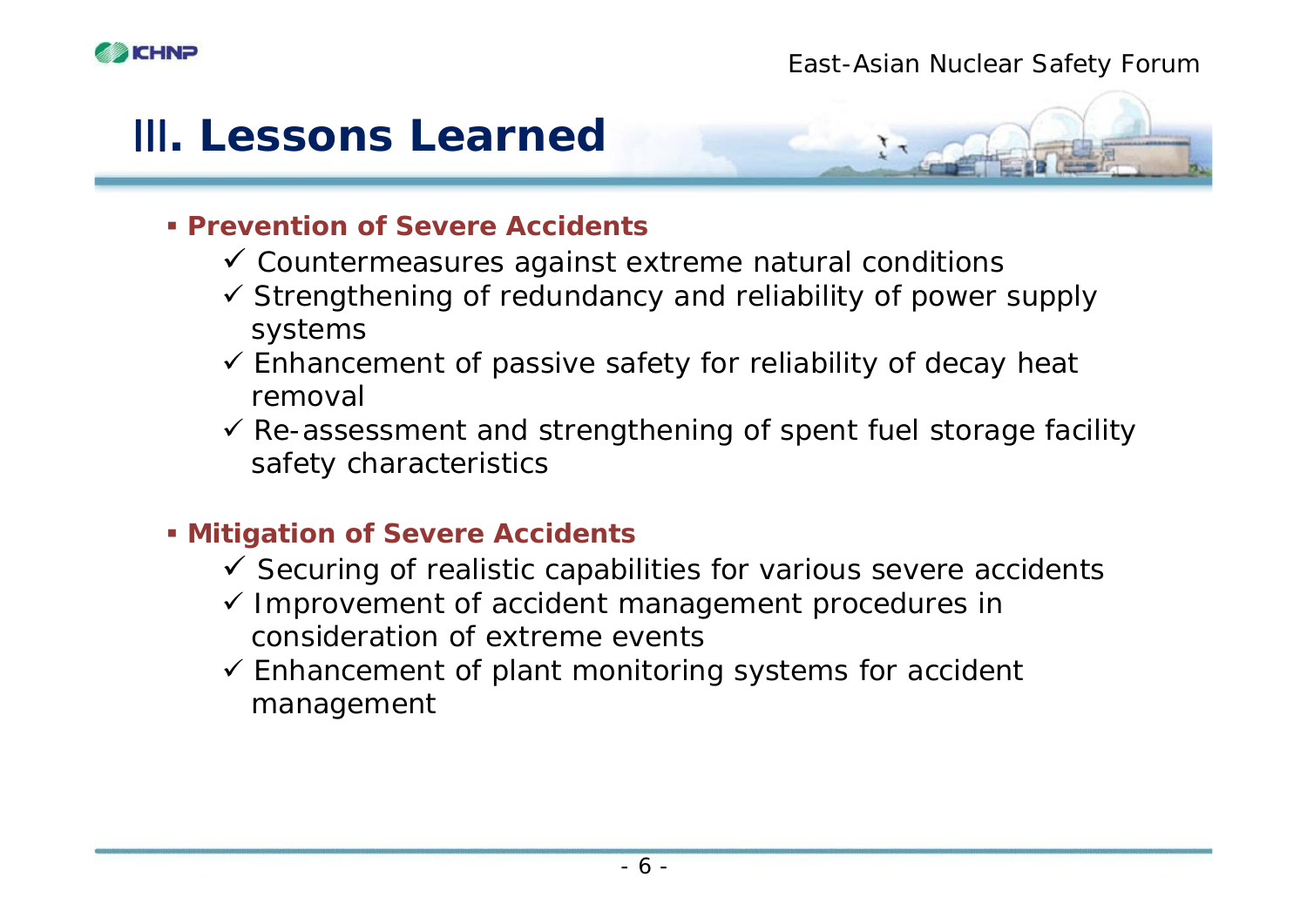

#### **Emergency Response**

- $\checkmark$  Enhancement of emergency response system for external events
- $\checkmark$  Cultivation of emergency response facilities for worsen condition with accident consequence
- $\checkmark$  Radiation monitoring and evaluation of radioactivity release
- $\checkmark$  Enhancement of communication systems for emergency
- $\checkmark$  Ensuring the information of neighboring country's nuclear power plants and evaluation of accident effects

#### **Safety Culture**

- $\checkmark$  Independent evaluation and practice of safety culture
- $\checkmark$  Boosting up nuclear safety research and benefit sharing
- $\checkmark$  Improvement of understanding for radiological effects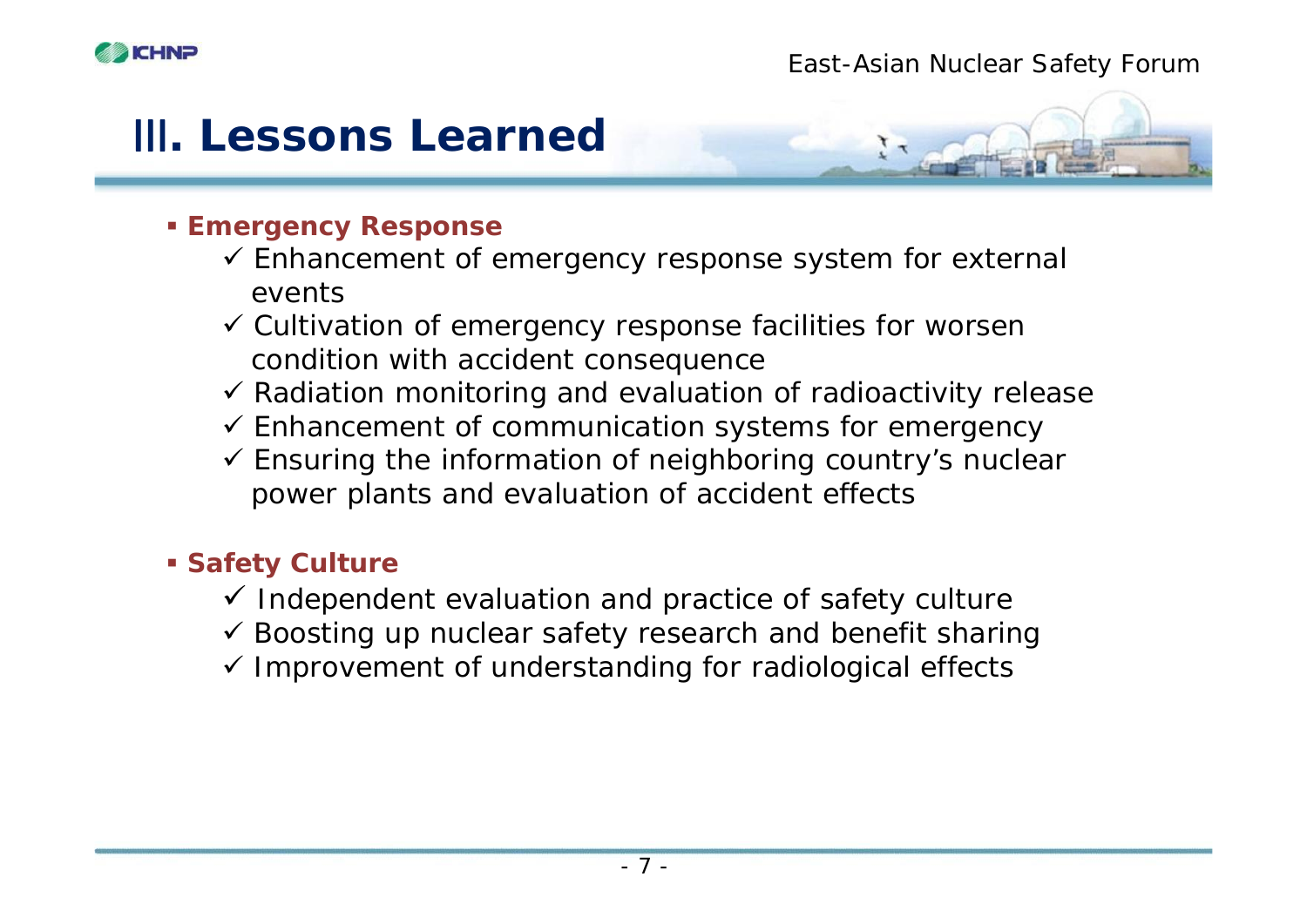



- **Comprehensive safety review** 
	- **Fukushima Daiichi Accident has caused Korean government and nuclear industry to perform a comprehensive safety review of nuclear power plant against an exceptional natural disaster**
	- **Based on the review, safety improvements beyond the design basis of the plants have been identified**
	- **Design Bases Extension are reviewed and expected to be implemented in limited issues.**

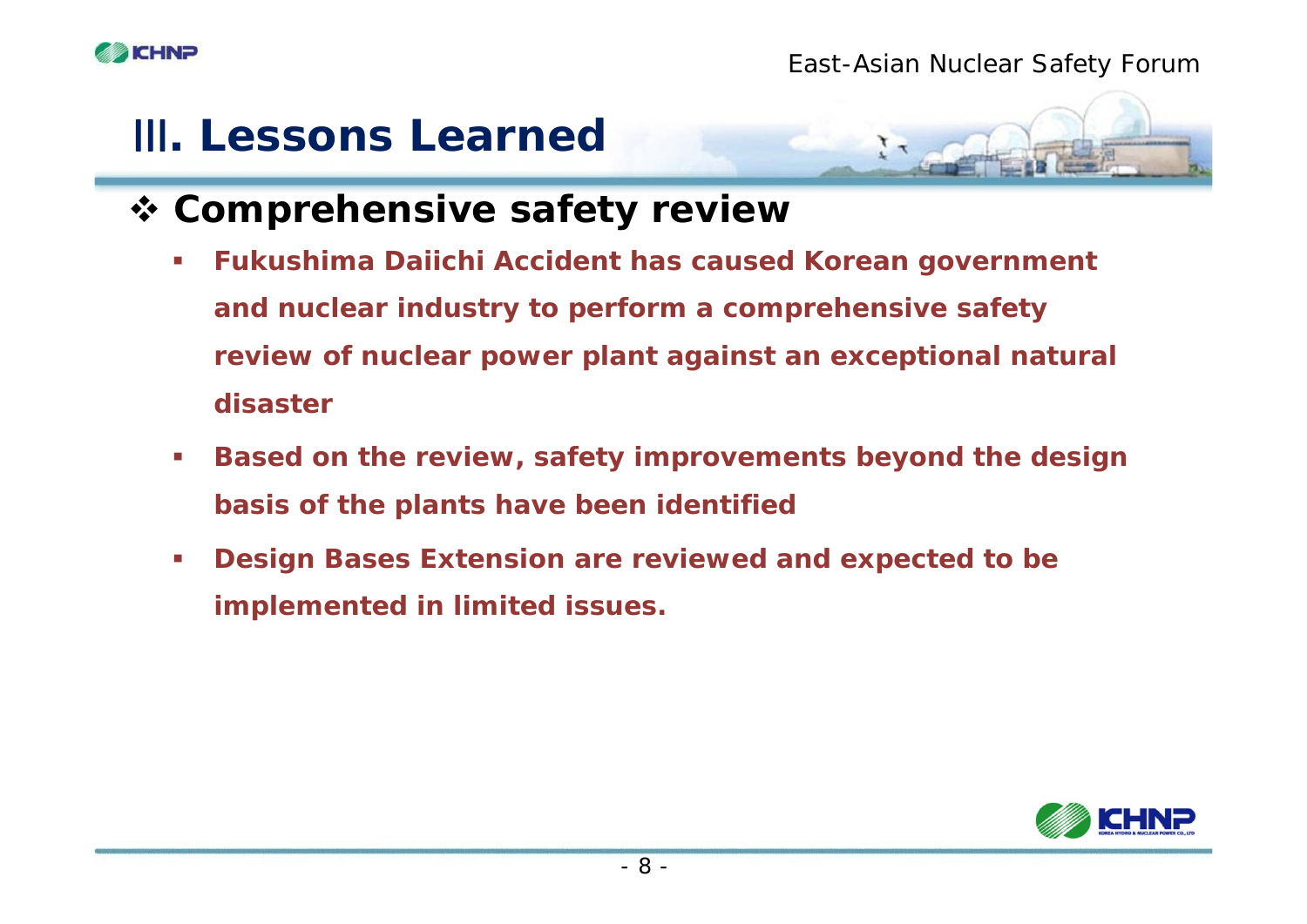

### ❖ Expected Extension of Design Basis in Future

| <b>Design Basis</b><br><b>Regulatory</b><br><b>Requirements</b>                       | <b>Beyond-Design Basis</b><br><b>Regulatory</b><br><b>Requirements</b>  | <b>Beyond-Design Basis</b><br><b>Fukushima Daiichi</b><br><b>Events</b> |
|---------------------------------------------------------------------------------------|-------------------------------------------------------------------------|-------------------------------------------------------------------------|
| • Design Basis Events:<br><b>Anticipated Operating</b><br><b>Postulated Accidents</b> | • Anticipated Transient<br><b>Without Scram</b><br>(ATWS): 10 CFR 50 62 | • Earthquake (9.0) vs<br>Design (8.2)                                   |
| • External Challenges:<br>Earthquake, Flooding                                        | • Station<br>Blackout(SBO):<br>10 CFR 50.63                             | • Concurrent Tsunami<br>Wave vs Design<br>• Prolonged SBO               |
|                                                                                       |                                                                         | • Multiunit Events                                                      |

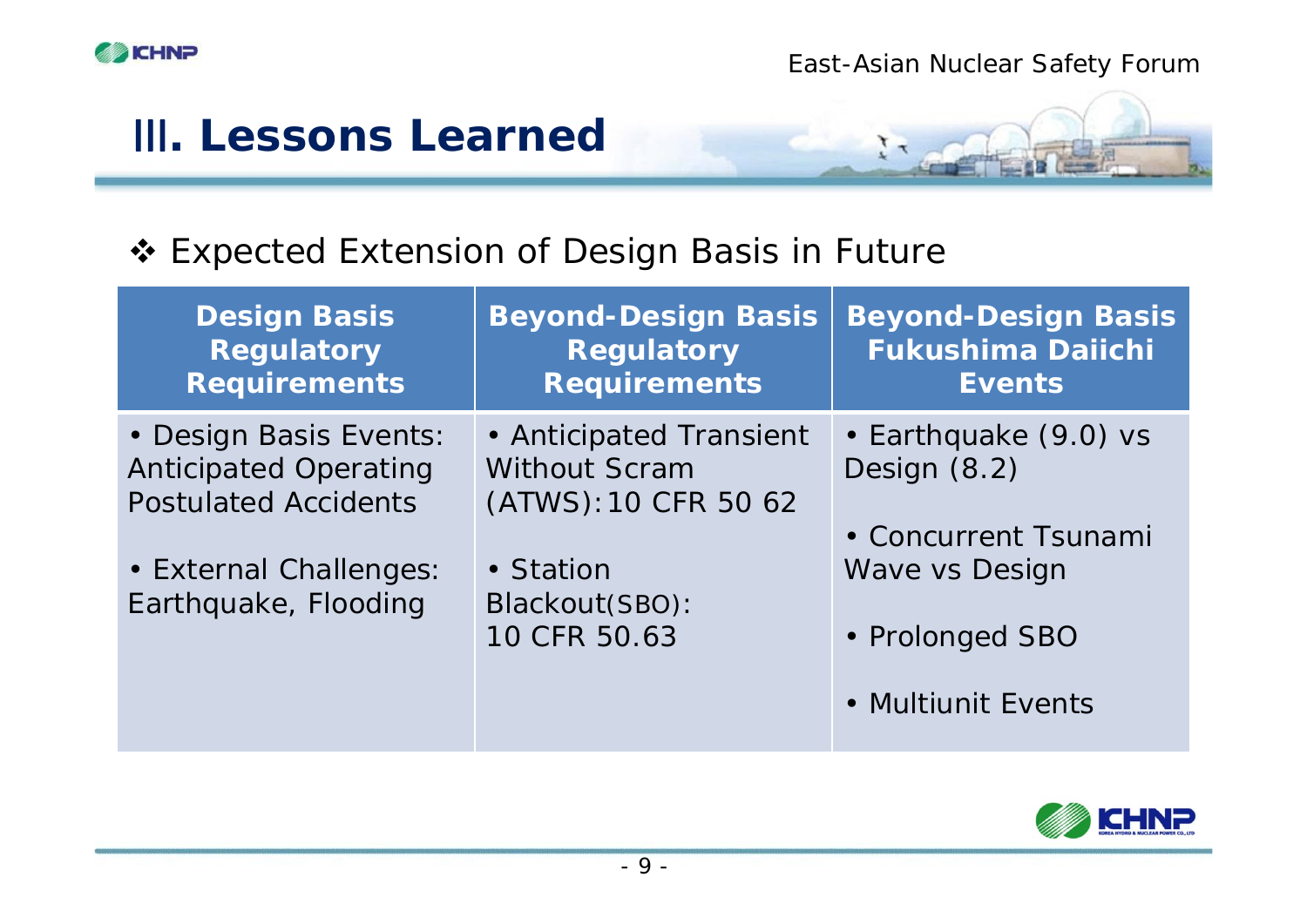

*East-Asian Nuclear Safety Forum*

## Ⅳ. **Safety Improvement Approach**

#### **Protection Against Exceptional Natural Disaster**

- Earthquake
- Tsunami flooding

#### **Securing Cooling Capability and Fire Protection** - Mobile Power **Source**

- Alternative
- Injection

**Severe AccidentMitigation & Management** - PAR

- 
- Containment
- **Integrity**
- Upgraded SAMG

**Improvement of Emergency Preparedness** - Radiation Protection Equipment - Concurrent Events for Multiple Unit

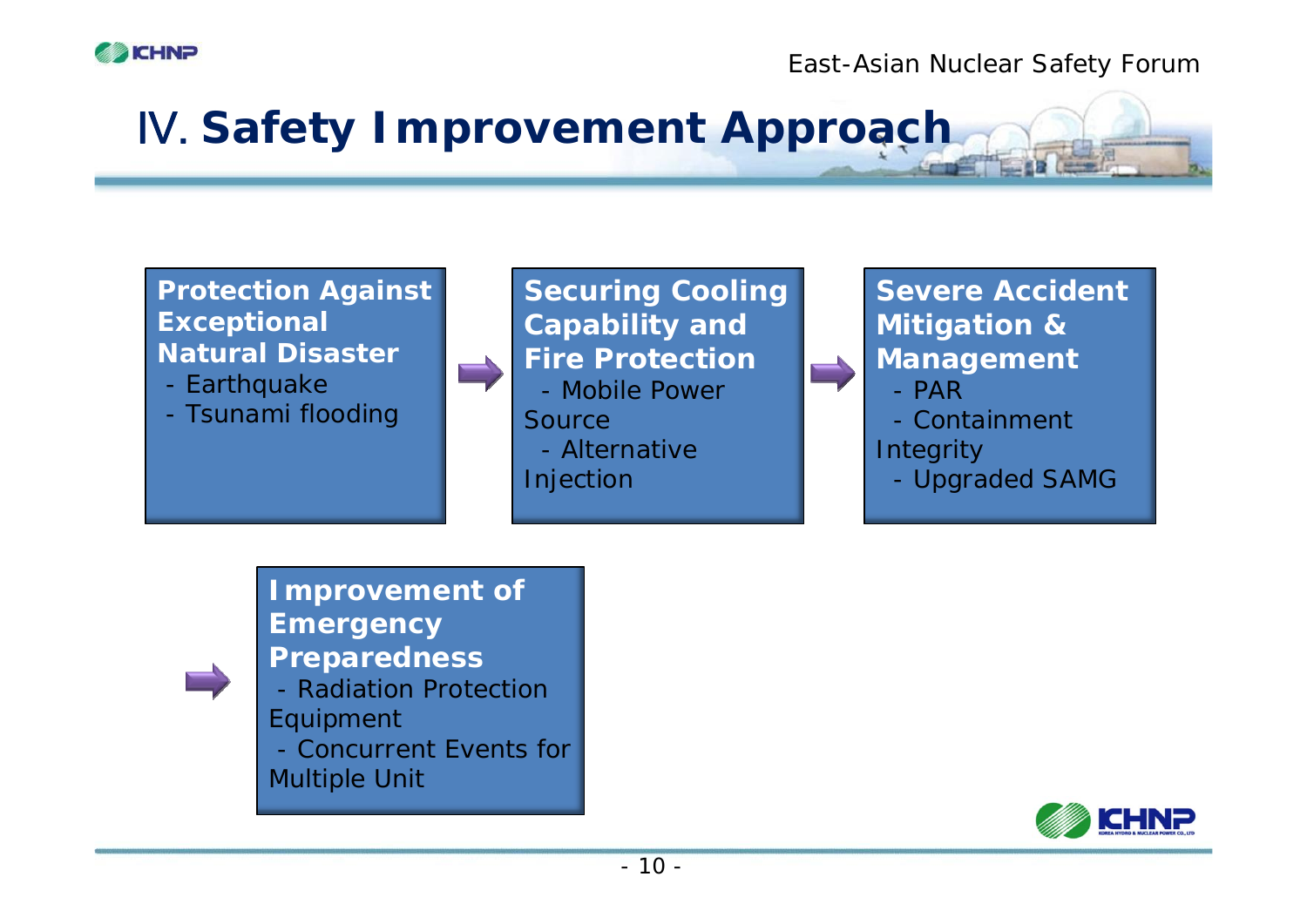

- ◆ Protection Against Exceptional Natural Disaster
	- Г **Design of Structures and Equipment Against Earthquakes**
		- $\checkmark$  Reassessment of maximum potential earthquakes for nuclear plant sites
		- $\checkmark$  Installing an automatic seismic trip systen
		- $\checkmark$  Improving the seismic capacity of the safe shutdown systems
		- $\checkmark$  Improving seismic capacity of equipment in main control rooms
		- $\checkmark$  Improving the seismic capacity of the entrance bridge to the Wolsong site
	- г **Design of Structures and Equipment Against Coastal Flooding**
		- $\checkmark$  Investigation and study on the design basis sea water level of NPP sites
		- $\checkmark$  Extension of the height of the sea wall for the Kori site
		- $\checkmark$  Installation of waterproof gates and discharge pumps
		- $\checkmark$  Enhancement of sea water intake capability and reinforcement of facilities in preparation for coastal flooding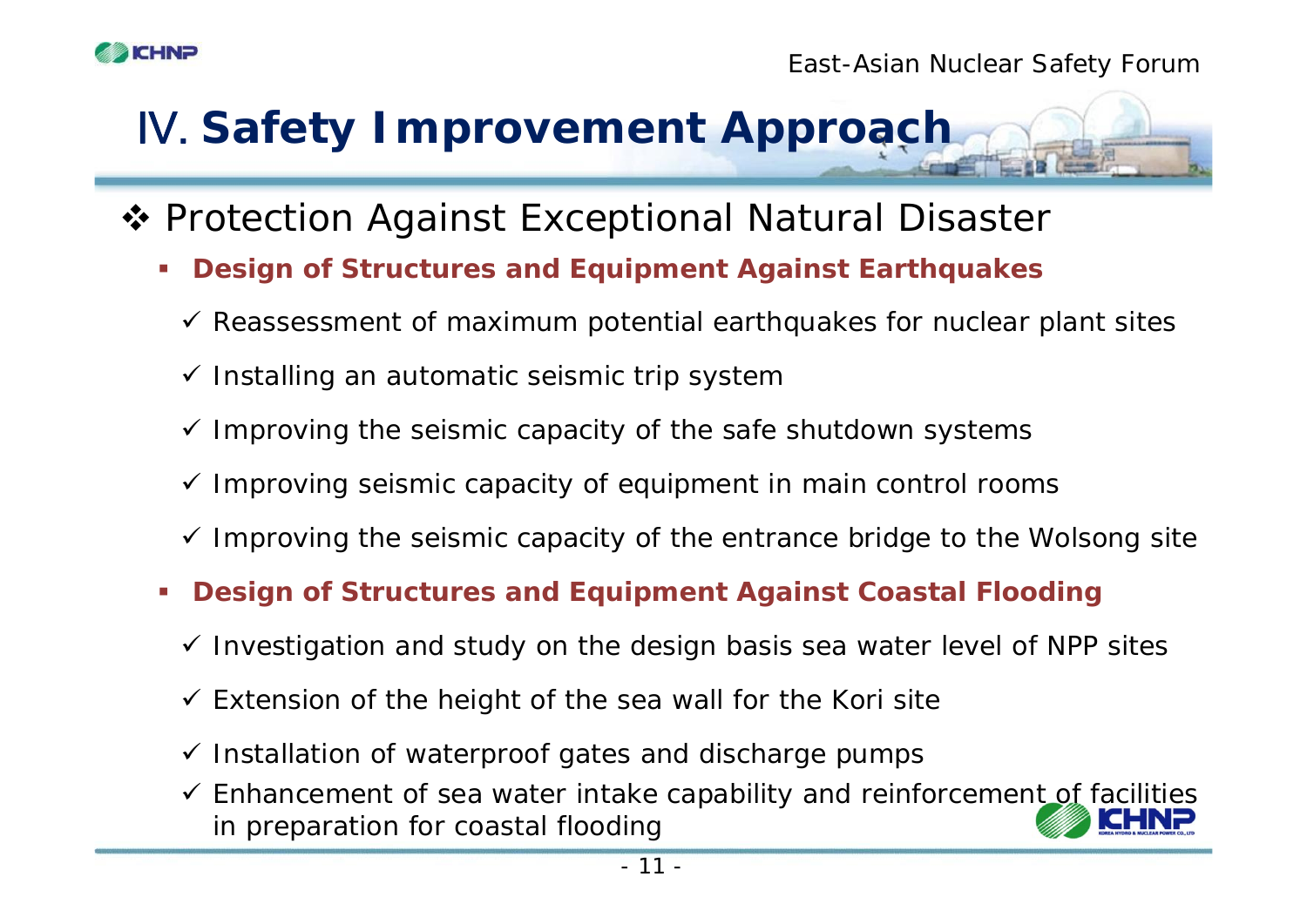- ◆ Securing Cooling Capability and Fire Protection
	- **Securing availability of Mobile electric power generator vehicles and batteries, etc.**
	- **Upgrading design basis of AAC diesel generators**
	- **Fastening spare transformers with anchor bolts and modifying fuel injection ports of emergency power supply systems**
	- **Improving management of switchyard facilities**
	- **Ensuring countermeasures against loss of spent fuel pool cooling function**
	- **Developing measures for inundation prevention and restoration of ultimate heat sinks**
	- **Developing measures to prevent damage of outdoor tanks**
	- **Developing measures to prevent inundation of the main steam safety valve room and emergency feed water pump room**
	- **Improving fire protection plan and reinforcing cooperation**
	- **Improving fire protection facilities and response capability of plant fire fighting teams**
	- **Introducing performance-based fire protection design**



**ICHN<sub>P</sub>**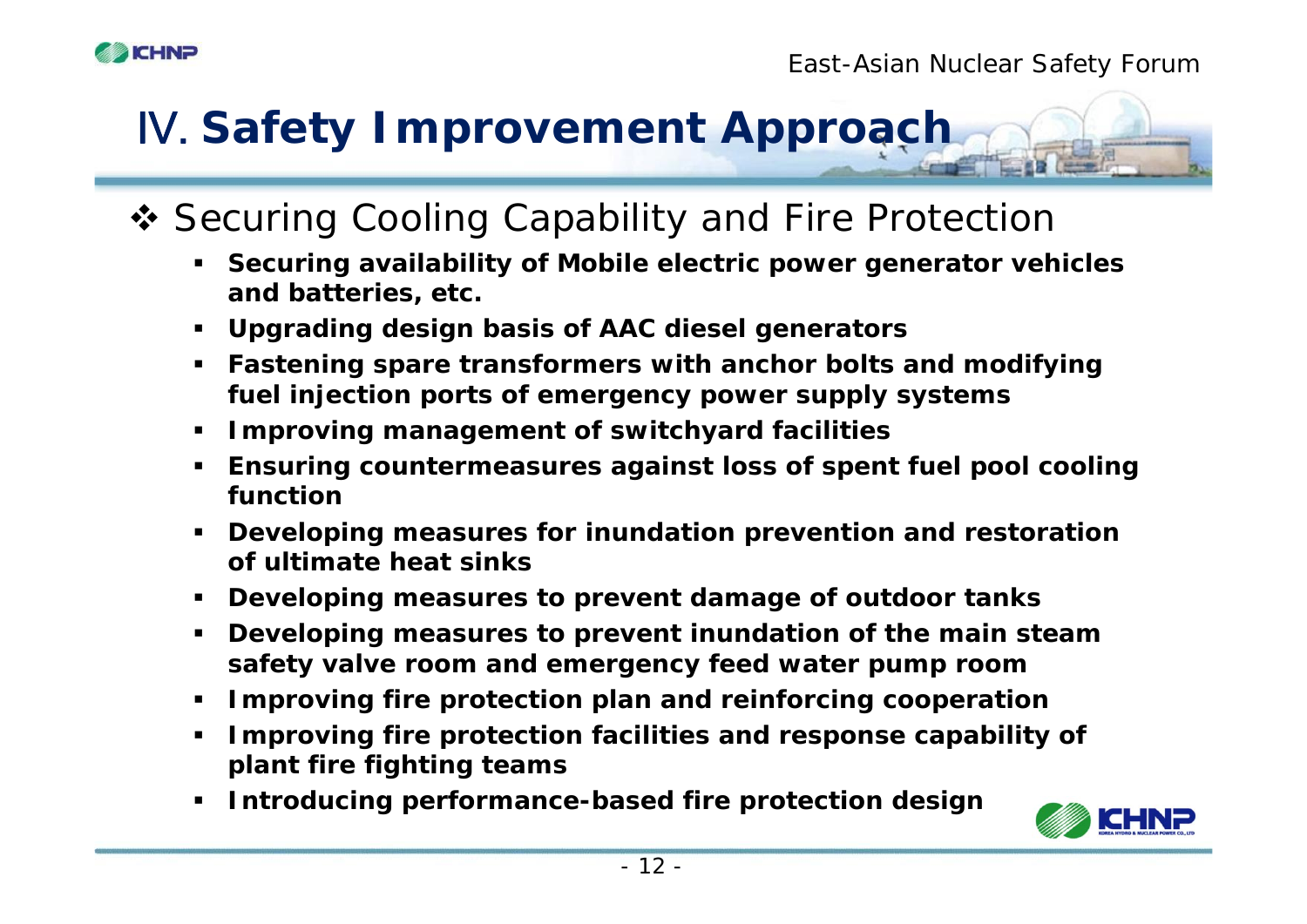

- ◆ Severe Accident Mitigation & Management
	- **Installation of passive hydrogen removal equipment**
	- $\blacksquare$  **Installation of filtered vent systems or depressurizing facilities in containment buildings**
	- **Installation of reactor injection flow paths for emergency cooling from external sources**
	- $\blacksquare$ **Reinforcing education and training for severe accidents**
	- **Revision of Severe Accident Management Guidelines to enhance effectiveness**
	- $\blacksquare$  **Development of low-power and shutdown Severe Accident Management Guidelines**

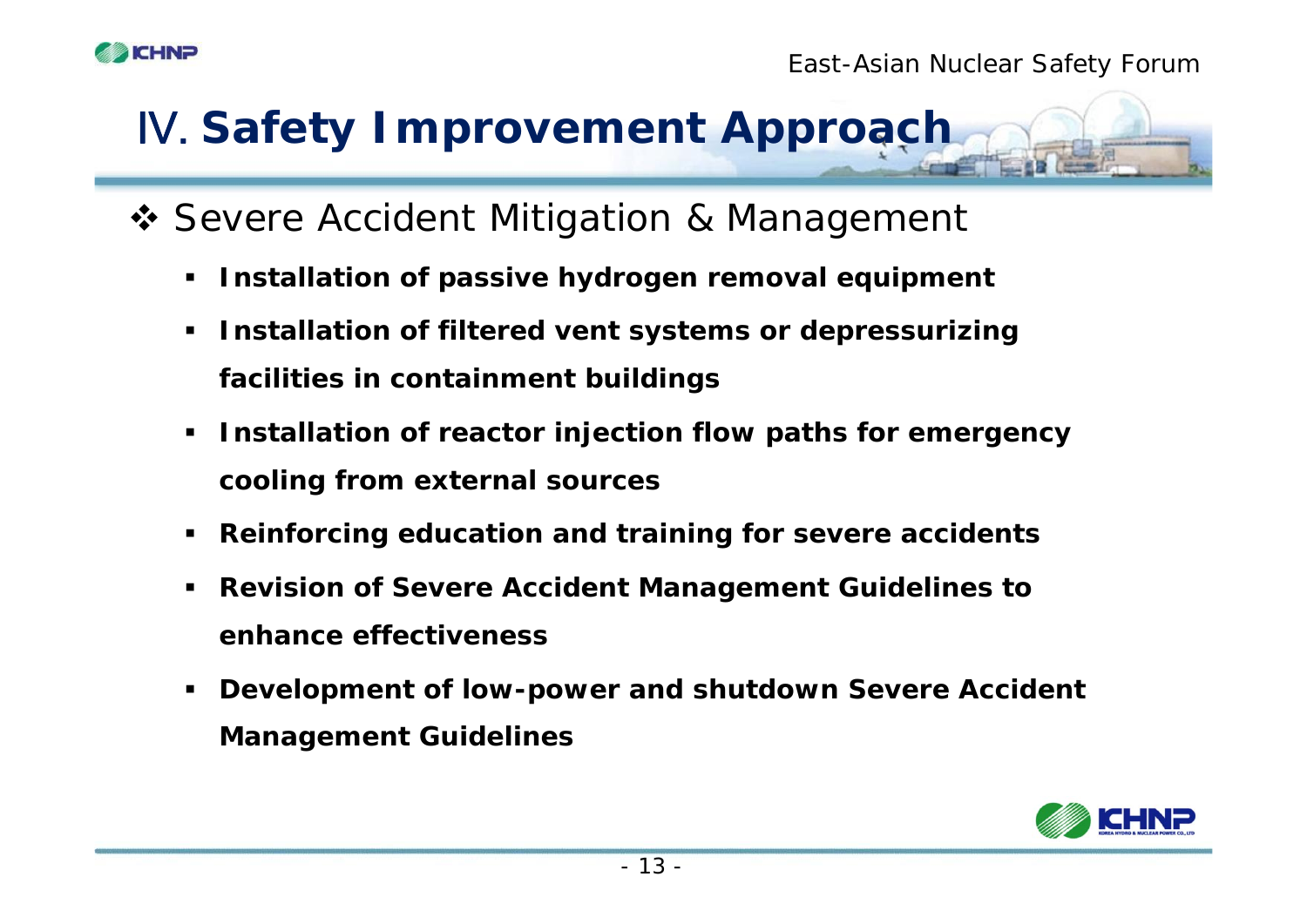#### *East-Asian Nuclear Safety Forum*

### ❖ Improvement of Emergency Preparedness

- **Securing additional radiation protection equipment for residents near nuclear power plants**
- **Amending emergency plans to address concurrent events at multiple units**
- **Securing additional protective equipment in preparation for a prolonged emergency**
- **Securing additional equipment for emergency medical institutes**
- **Reinforcing radiation emergency exercises**
- **Devising a means for securing necessary information in the event of a prolonged loss of electrical power**
- **Securing countermeasures for protecting maintenance workers during emergency**
- **Improving emergency response facilities**
- **Amending information disclosure procedures for radiological emergency**
- **Evaluating protective measures for residents beyond the emergency planning zone**
- **Reinforcing performance of emergency alarm facilities**



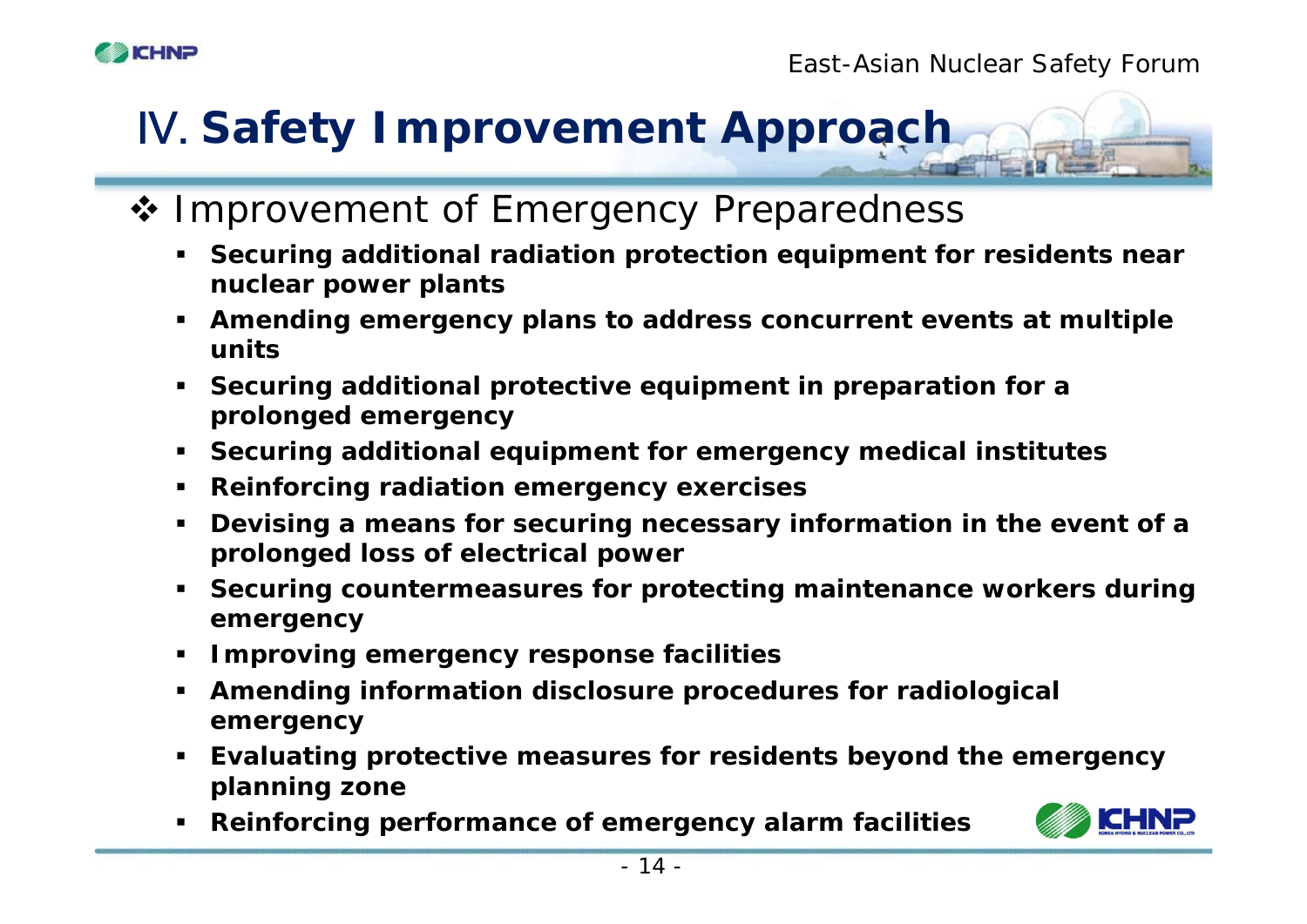



### **❖ Additional Improvements**

- **SFP instrumentation (level, temperature, radiation) to safety class**
- $\blacksquare$ **Emergency communication tools (satellite phone, transceiver)**
- **Extensive damage mitigation guidelines, etc.**
- $\blacksquare$  **Stress Test** 
	- **\* Bases for additional improvement**
	- $\checkmark$  IAEA : The Great East Japan Earthquake Expert Mission('11.6)
	- $\checkmark$  Japanese Gov.: The Accident at Fukushima Nuclear Power Stations('11.6)
	- $\checkmark$  NRC(US) : The Task Force Review of the Fukushima Accident('11.7)
	- $\checkmark$  ASN(France) : Report by the French Nuclear Safety Authority('11.12)

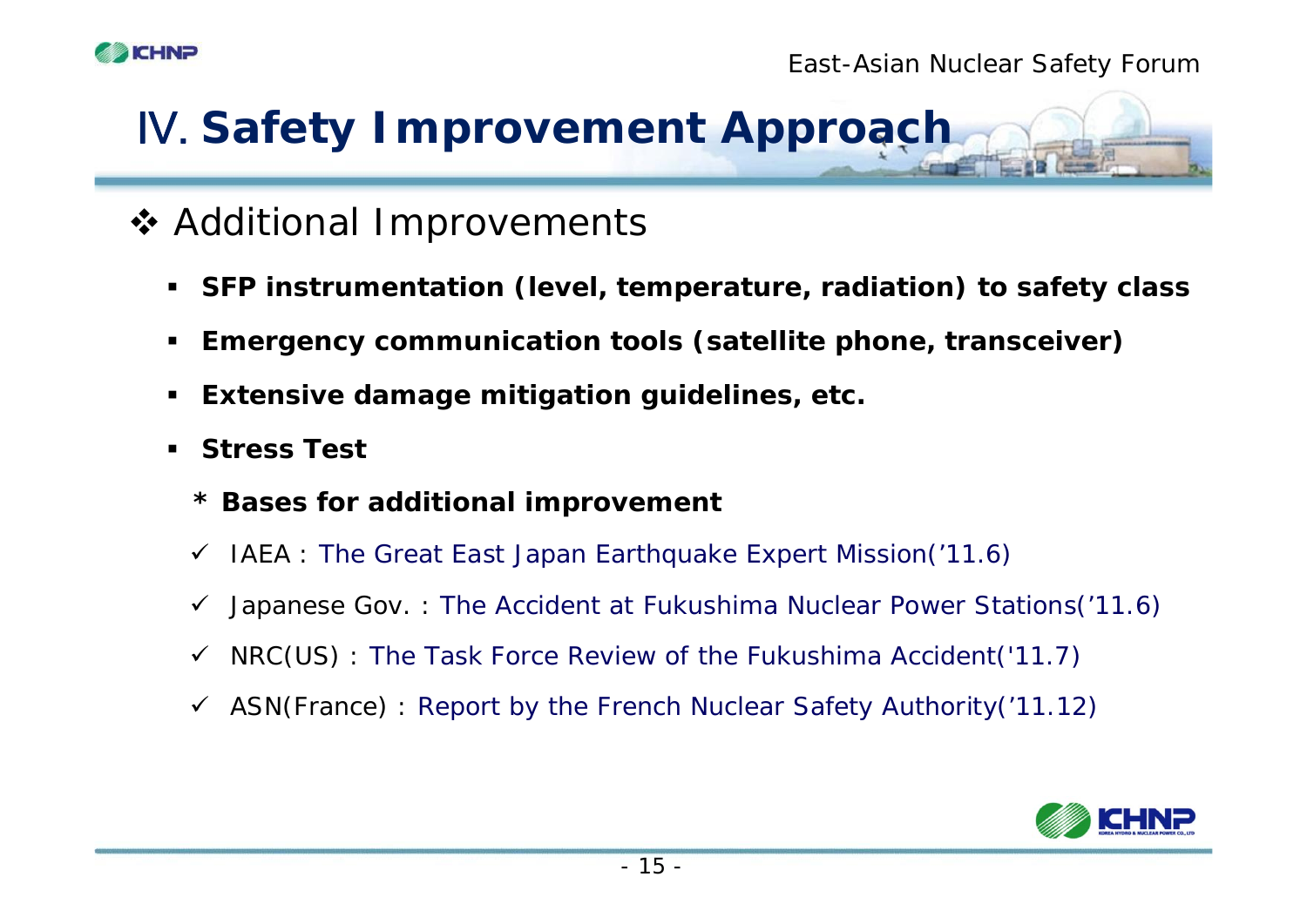

### Status of Follow-up Measures(1/4)

**Passive Autocatalytic Hydrogen Recombiner (PAR)**

 $\checkmark$  PARs have been installed in Kori 1 and some Korean NPP.

 $\checkmark$  PARs will be installed in all Korean NPPs within 2015.

#### **Containment Integrity**

 $\checkmark$  Installation of containment venting or long-term depressurization system will be reviewed by 2012.

 $\checkmark$  Installed at Wolsung  $\#1$  : Containment Filtered Vent

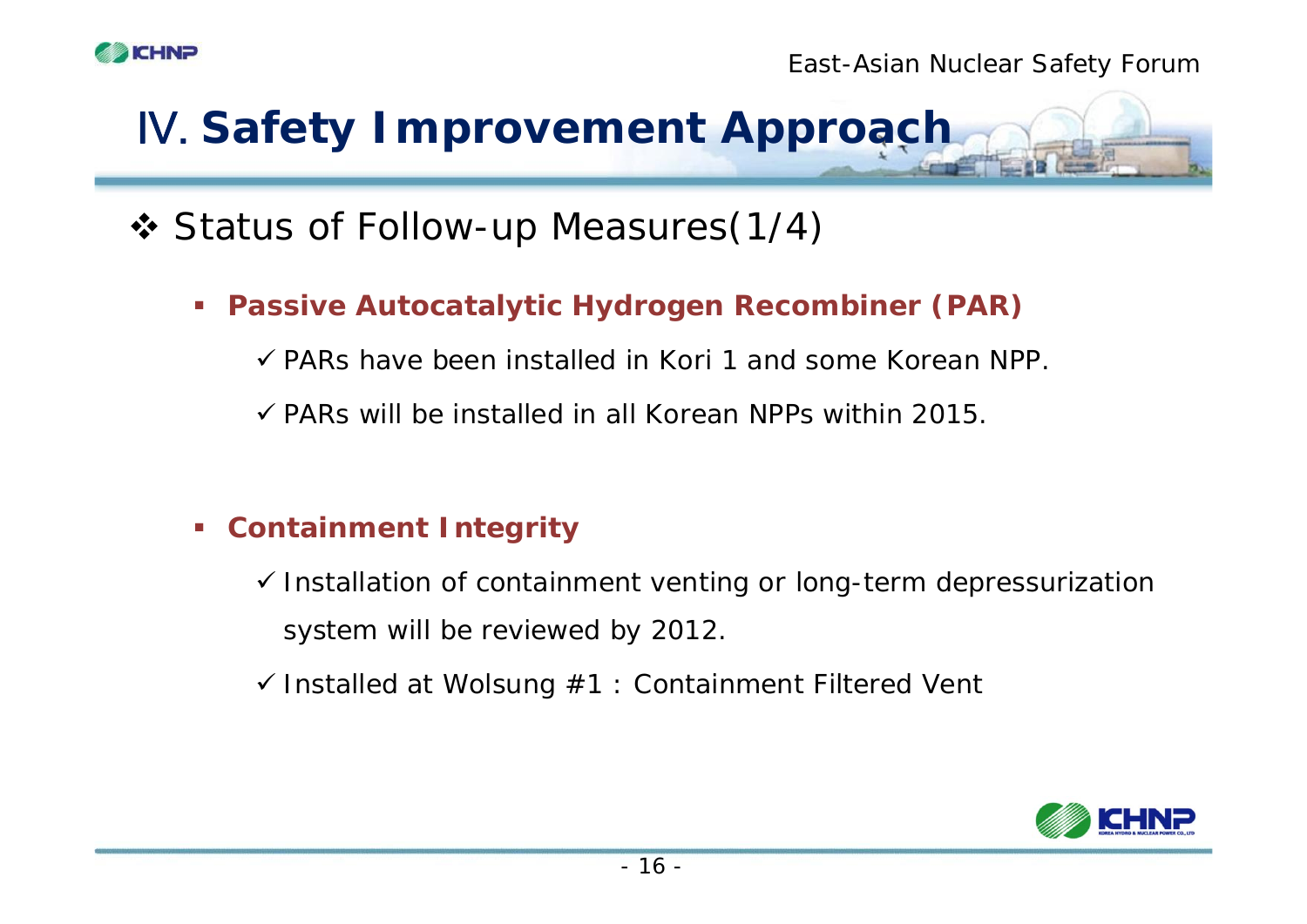

### Status of Follow-up Measures(2/4)

**Automatic Seismic Trip System (ASTS)**

 $\checkmark$  ASTS have been installed in Yongkwang #2 and Kori #4 and will be installed in all NPPs in 2013.

 $\mathcal{C}$ **Extension of the height of the sea wall for Kori site**

 $\checkmark$  Wall design was completed in Oct and was installed in 2012.

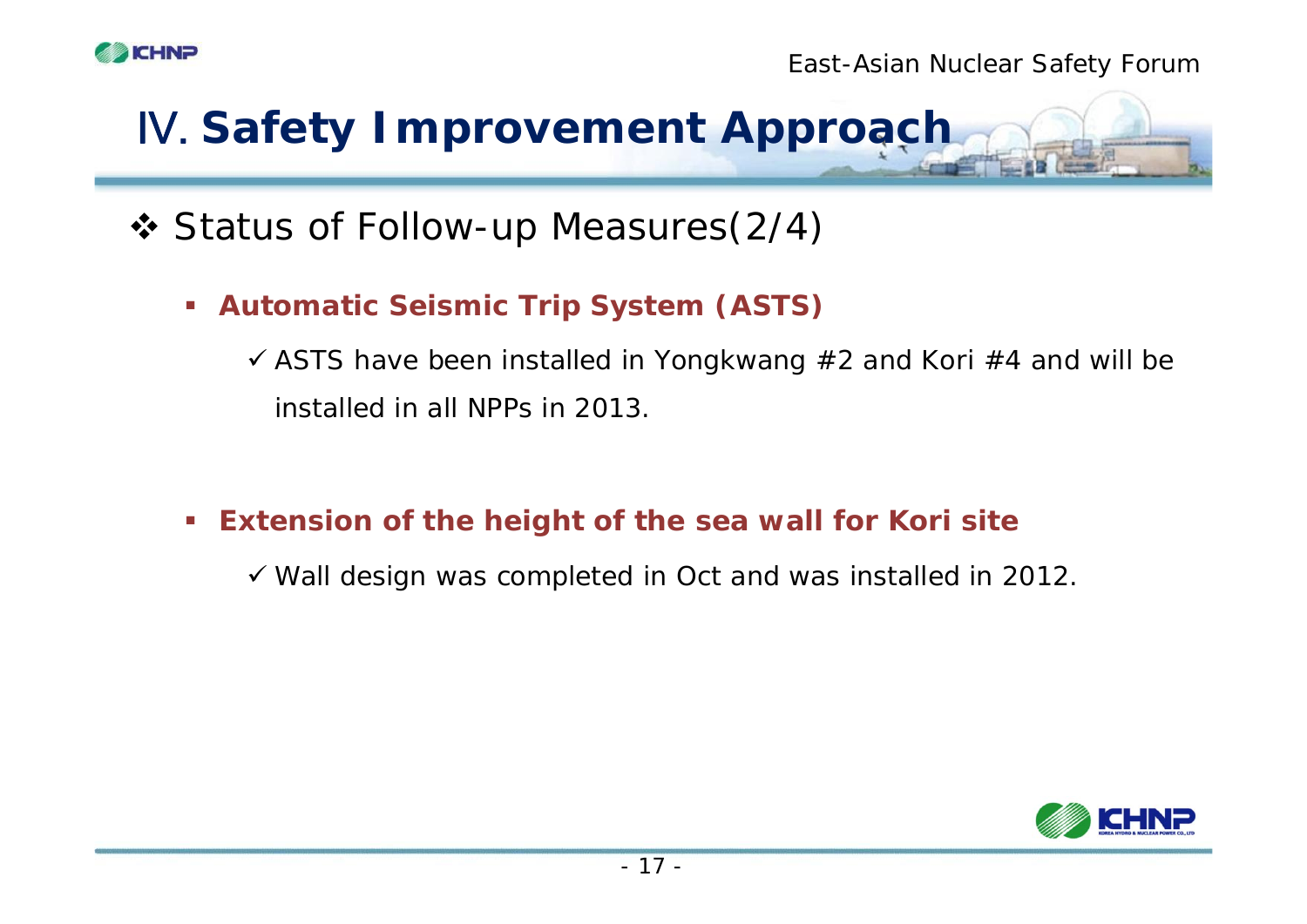

### Status of Follow-up Measures(3/4)

**Loss of Spent Fuel Pool Cooling Function**

 $\checkmark$  Procedure to fill the spent fuel pool up was revised in July 2011 and the connector to fire pump was installed in 2011.

#### **Securing Availability of Mobile Electric Power Generator**

 $\checkmark$  Basic calculation to decide capacity of electric power has been performed Sep. 2011 and technical specification of procurement was written in 2012.

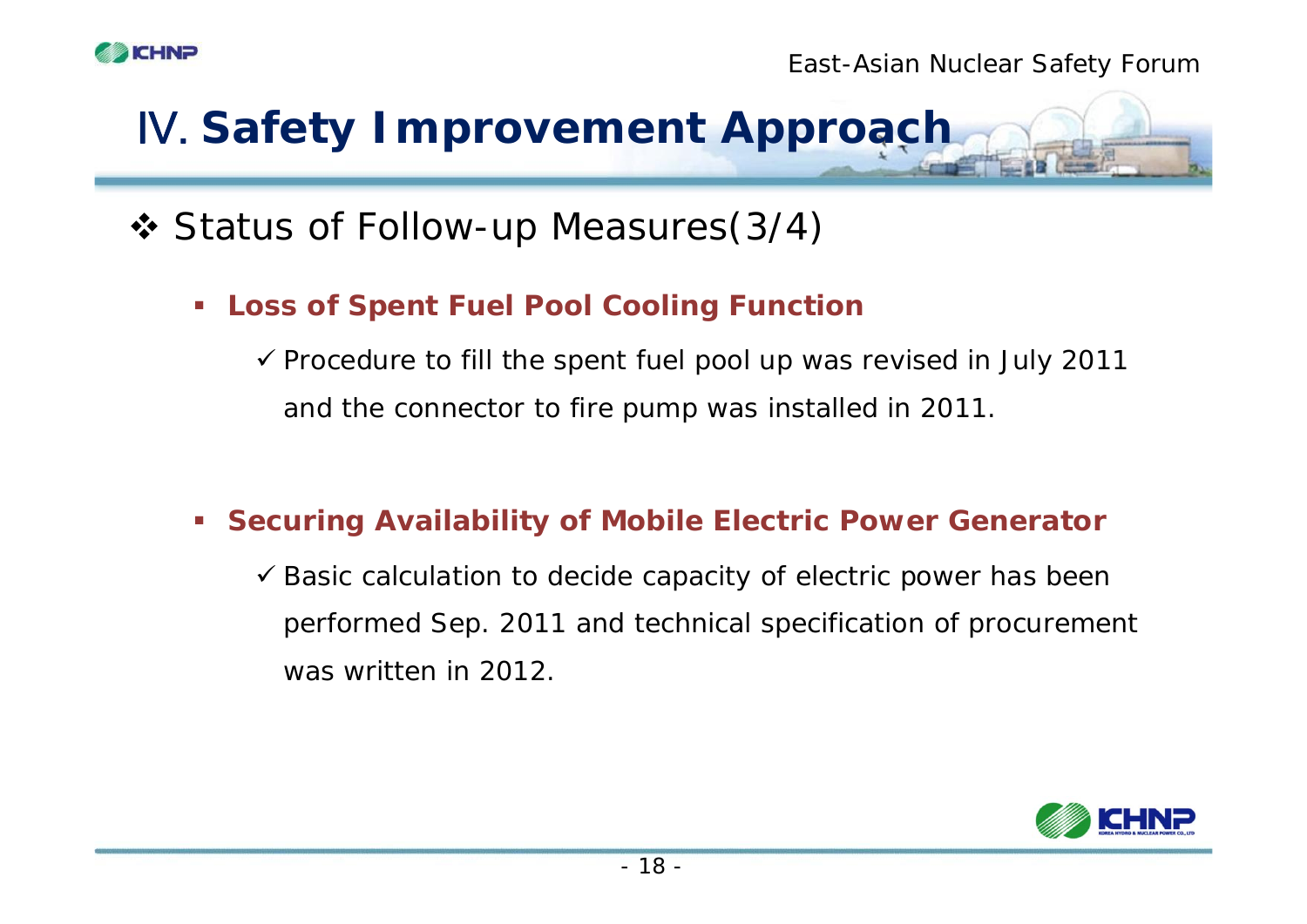

### Status of Follow-up Measures(4/4)

- **Installation of Water Proof Gates and Discharge Pumps**
	- $\checkmark$  Design change contract for the areas of EDG, ACC building was issued in Oct. 2011.
	- $\checkmark$  Installed at Wolsung #1
- **Ensuring Countermeasures Against Loss of Spent Fuel Pool Cooling Function**

 $\checkmark$  Design change contract to fill SFP up using fire pumps was issued in Oct. 2011.

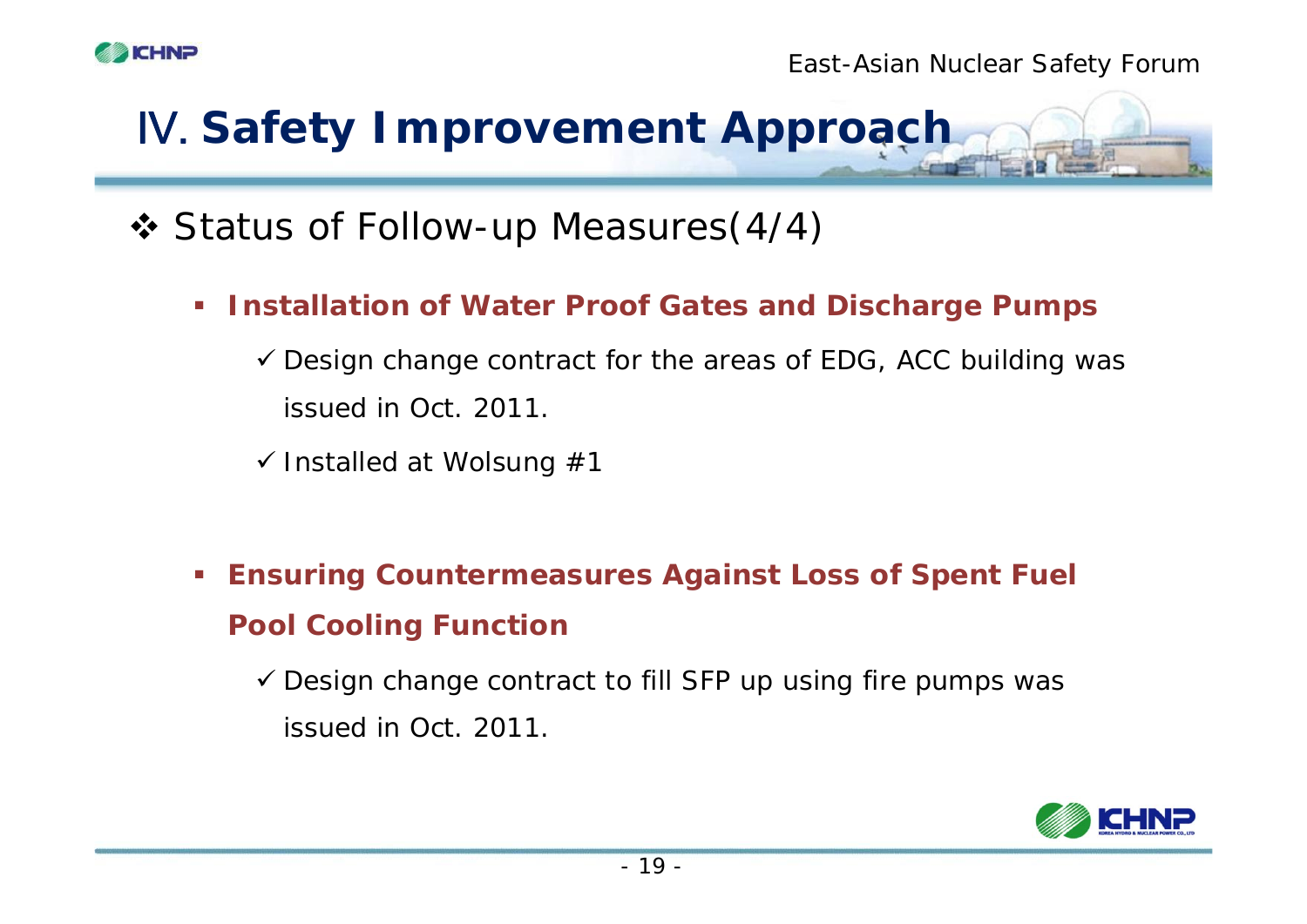



#### **Post-Fukushima Safety Enhancement**

- Opportunity of escaping for overconfidence on nuclear safety
- Enhancement of reliability for nuclear facilities and response for external events(natural and artificial disaster)
	- $\checkmark$  Consideration of very low-likelihood natural events in design
	- $\checkmark$  Enhancement of response for prolonged AC power loss
- **Enhancement of severe accident response** 
	- $\checkmark$  Reinforcement instrumentation capabilities of NPPs for severe accident
	- $\checkmark$  Severe accident mitigation features including hydrogen control
	- $\checkmark$  Consideration of severe accident in procedures and operator training
	- $\checkmark$  Strengthening emergency response capability against the worst scenarios
- Open nuclear safety information and enhancement communication systems

#### **Severe accident-free 100 years with the proactive safety enhancement based on Fukushima Lessons**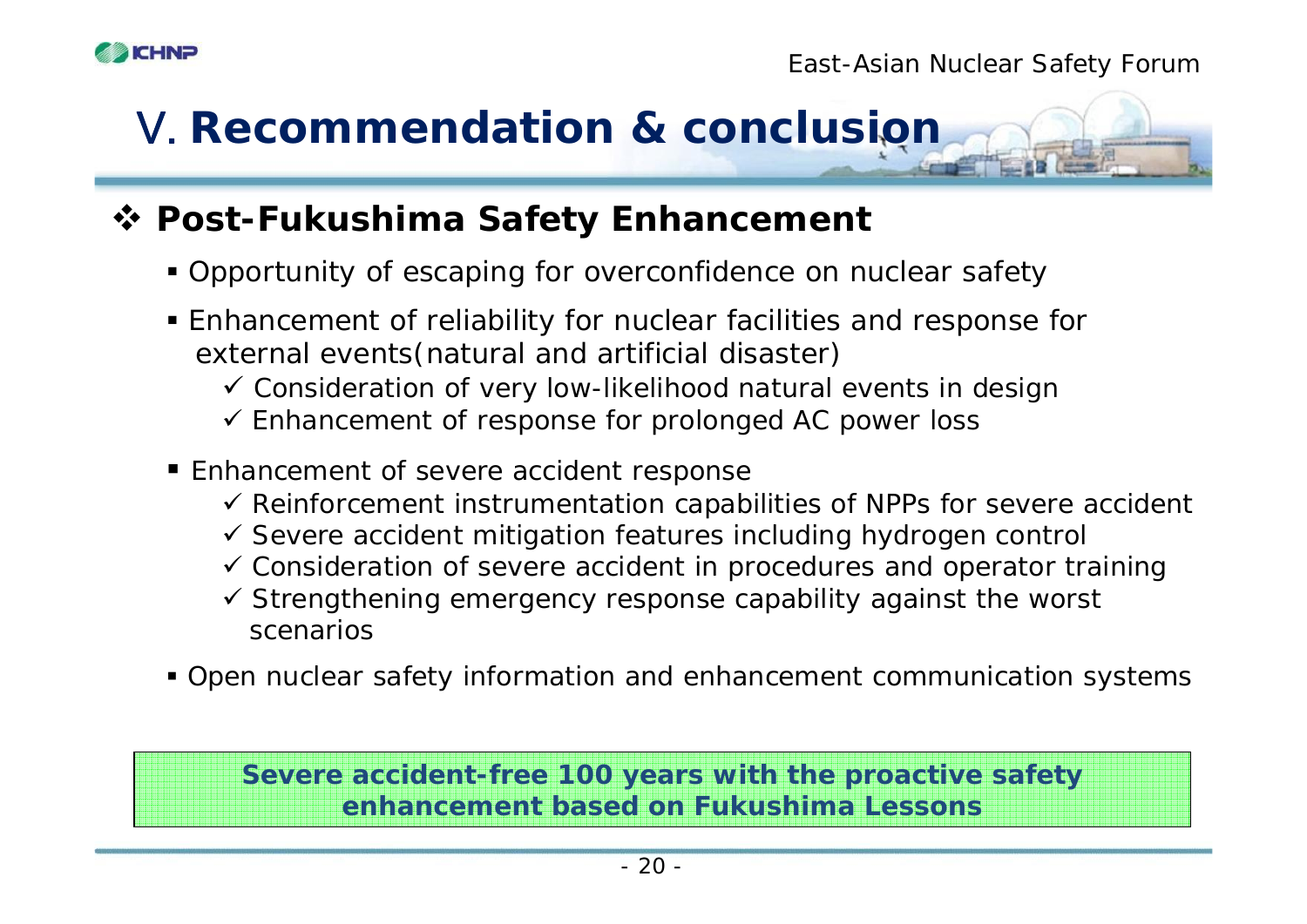



- **Recommendations for improvement nuclear safety (1)**  (from Korea Nuclear Society Committee on Fukushima Accident)
	- Positive promoting for enhancement of nuclear safety on operation NPPs including Post-Fukushima action
		- $\checkmark$  Open the progress of work, detailed analysis on the effect, continuous reflection of additional lessons learned etc.
	- Enhancement of the role of regulatory body
		- $\checkmark$  Ensuring independence, world class professionalism and international leadership
	- Development of unique safety philosophy, objective, principles and standards with the harmonization of international standards
	- Strengthening the leading role of operating organization on the nuclear safety
	- $\checkmark$  Proactive action for safety, reinforcement of operating organization and ensuring of world class safety specialists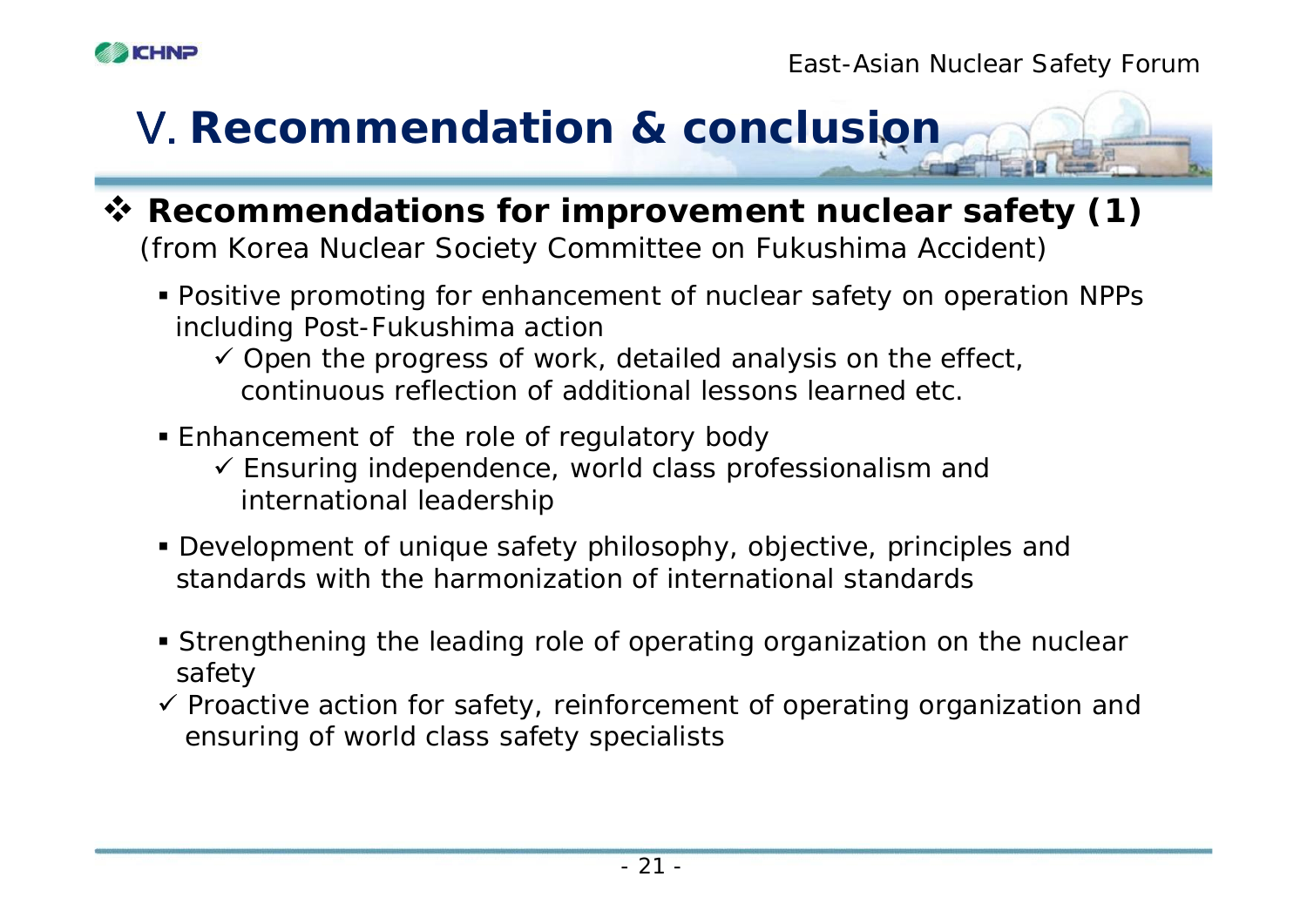



**Recommendations for improvement nuclear safety (2)** 

(from Korea Nuclear Society Committee on Fukushima Accident)

- Development of advanced reactor based on the recent researches and fukushima accident lessons
	- $\checkmark$  Passive safety, Enhancement of severe accident response, seismic structure, safety + security + physical protection
- Enhancement of nuclear reactor safety research and knowledge based Decision making
- Cultivation of safety culture
	- $\checkmark$  Firm will and concern of the top management, practical systen
- Expansion of risk-informed plant operation and development
	- $\checkmark$  Risk-informed design, operation, maintenance ; Comprehensive consideration on internal, external elements
- **International cooperation of nuclear safety with effectiveness** 9 OECE/NEA, IAEA, Post-Fukushima action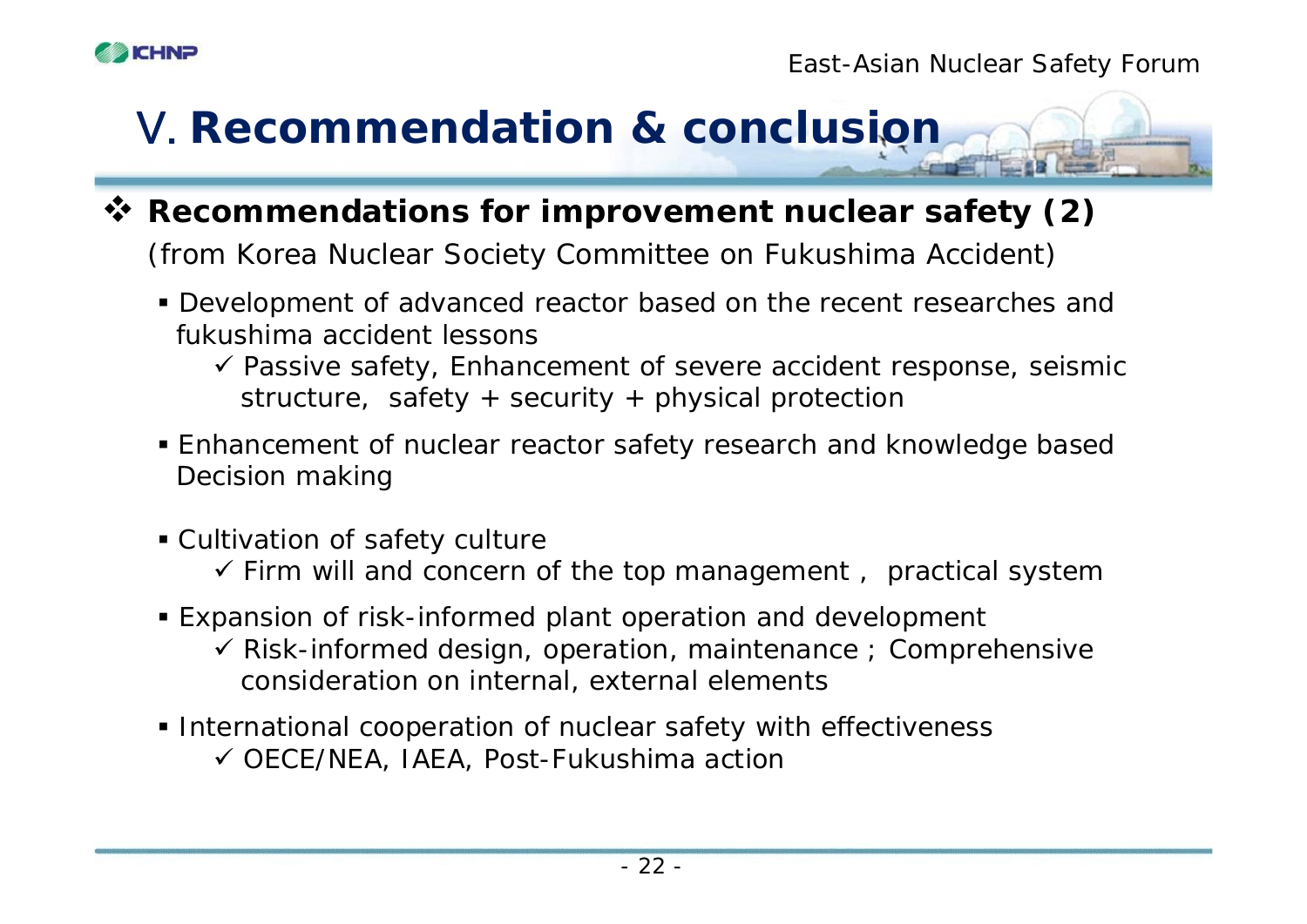



### ❖ Future Plar

- **Complete Post-Fukushima Follow-up Measures**
- П **Harmonization for Post-Fukushima Safety Enhancements**

 $\checkmark$  IAEA

9 Europe & Japan Stress Tests

9 Industry/Vendor - INPO, EPRI, etc

 $\checkmark$  Regulatory Agency – NRC, KINS, etc

 $\checkmark$  Laboratories, Universities

 $\mathcal{C}$ **Development Passive/Innovative Safety Feature in Future**